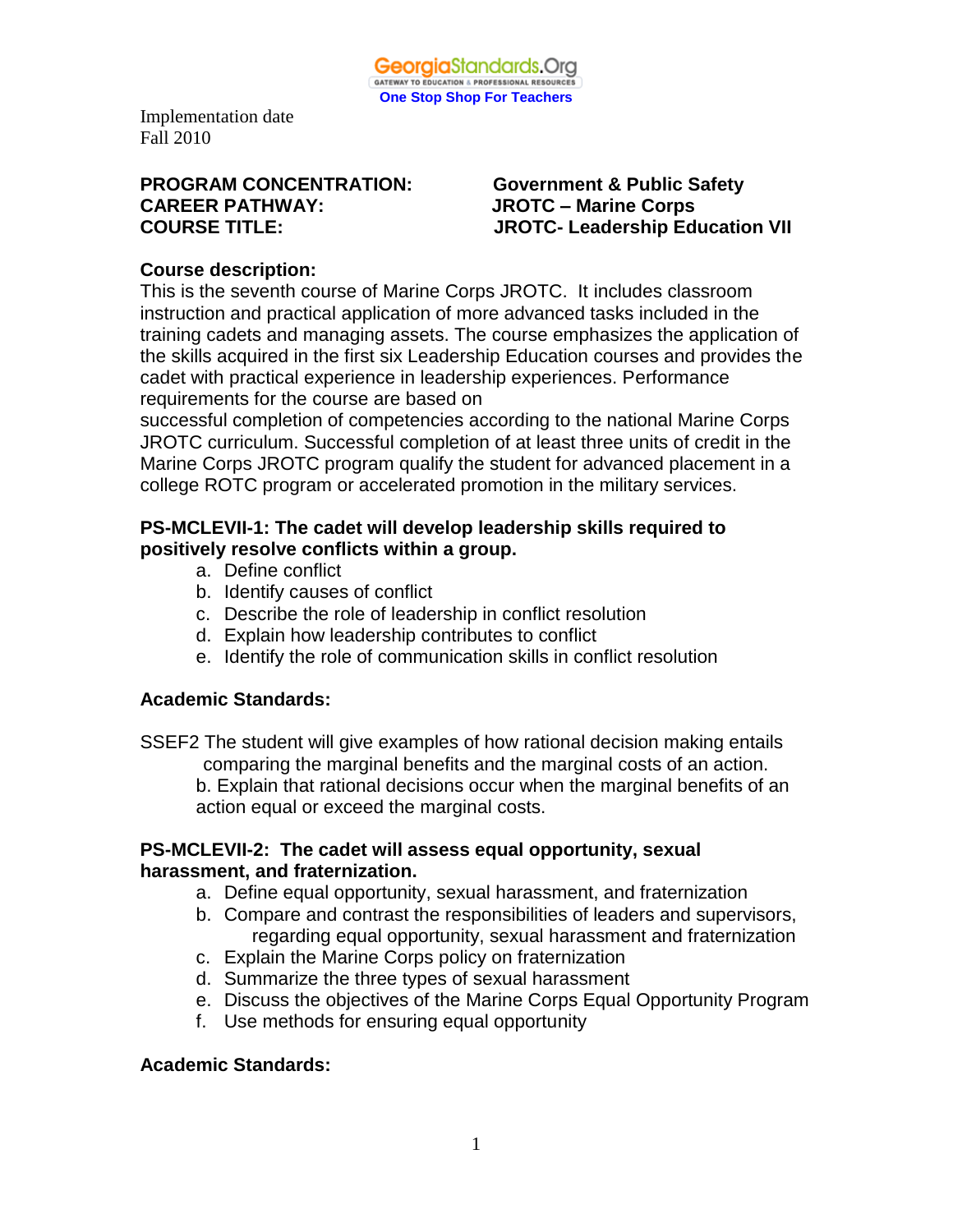

- SSCG2 The student will analyze the natural rights philosophy and the nature of government expressed in the Declaration of Independence.
	- b. Evaluate the Declaration of Independence as a persuasive argument.
- SSCG3 The student will demonstrate knowledge of the United States Constitution.
	- b. Analyze the purpose of government stated in the Preamble of the United States Constitution.
- SSUSH19 The student will identify the origins, major developments, and the domestic impact of World War II, especially the growth of the federal government.

d. Describe war mobilization, as indicated by rationing, war-time conversion, and the role of women in war industries.

- SSUSH22 The student will identify dimensions of the Civil Rights Movement, 1945-1970.
	- a. Explain the importance of President Truman's order to integrate the
	- U.S. military and the federal government.
- SSWH20 The student will examine change and continuity in the world since the 1960s.

d. Examine the rise of women as major world leaders; include Golda Meir, Indira Gandhi, and Margaret Thatcher.

#### **PS-MCLEVII-3: The cadet will discover noteworthy contributions of selected Americans throughout history.**

- a. Recognize the names of select American contributors and explain their accomplishments
- b. Discuss what it means to be a contributor
- c. Give examples of American achievements

#### **Academic Standards:**

- SSCG3 The student will demonstrate knowledge of the United States Constitution.
	- b. Analyze the purpose of government stated in the Preamble of the United States Constitution.
- SSCG4 The student will demonstrate knowledge of the organization and powers of the national government.
	- b. Analyze the relationship between the three branches in a system of checks and balances and separation of powers.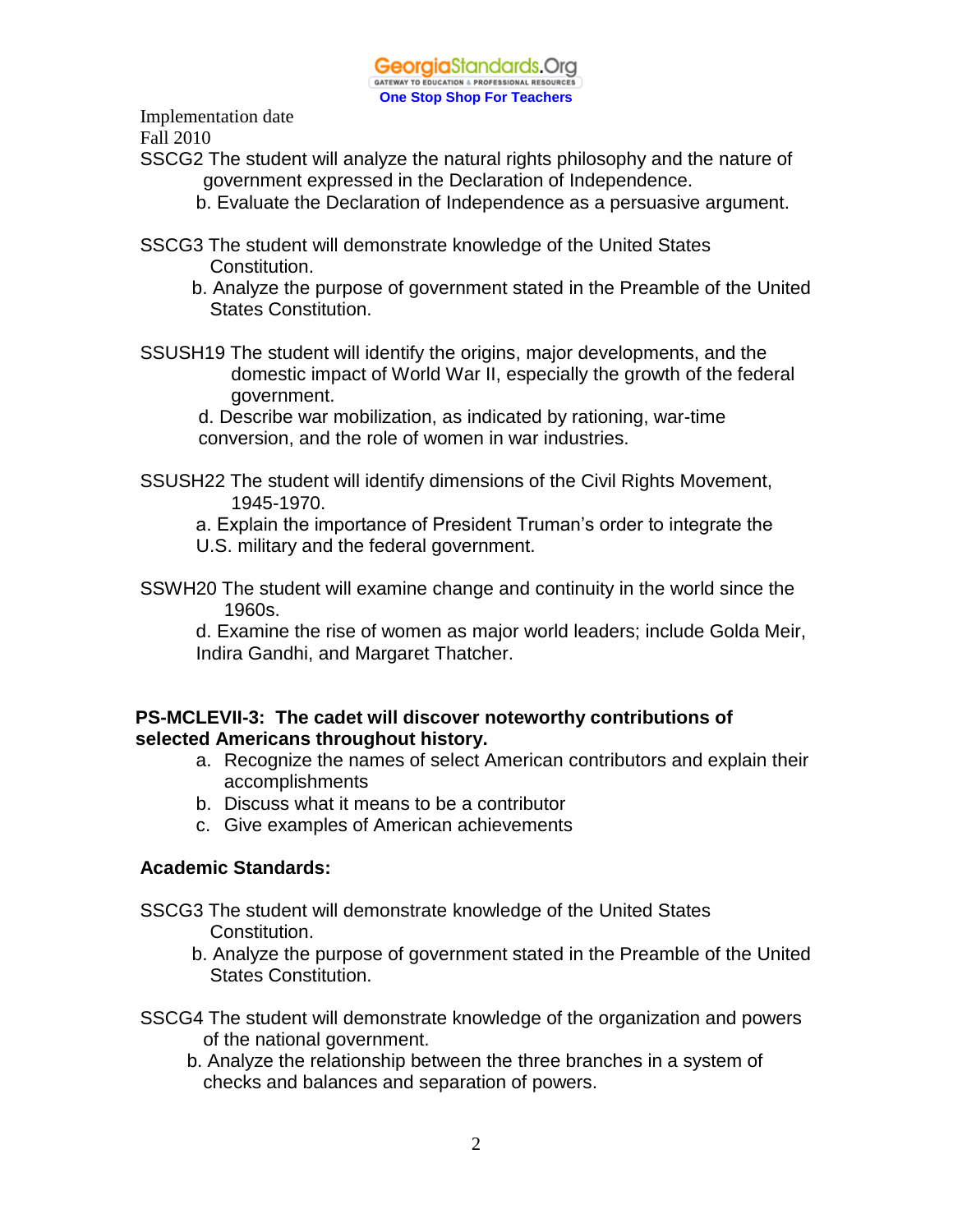- SSCG7 The student will describe how thoughtful and effective participation in civic life is characterized by obeying the law, paying taxes, serving on a jury, participating in the political process, performing public service, registering for military duty, being informed about current issues, and respecting differing opinions.
- SSCG20 The student will describe the tools used to carry out United States foreign policy (diplomacy; economic, military, and humanitarian aid; treaties; sanctions and military intervention).
- SSUSH4 The student will identify the ideological, military, and diplomatic aspects of the American Revolution.
	- b. Explain the reason for and significance of the French alliance and foreign assistance and the roles of Benjamin Franklin and the Marquis de Lafayette.
	- c. Analyze George Washington as a military leader; include the creation of a professional military and the life of a common soldier, and describe the significance of the crossing of the Delaware River and Valley Forge.
- SSUSH19 The student will identify the origins, major developments, and the domestic impact of World War II, especially the growth of the federal government.
	- e. Describe Los Alamos and the scientific, economic, and military implications of developing the atomic bomb.
- SSUSH20 The student will analyze the domestic and international impact of the Cold War on the United States.
	- a. Describe the creation of the Marshall Plan, U.S. commitment to Europe, the Truman Doctrine, and the origins and implications of the containment policy.
- SSUSH21 The student will explain economic growth and its impact on the United States, 1945-1970.
	- d. Describe the impact of competition with the USSR as evidenced by the launch of Sputnik I and President Eisenhower's actions.
- SSUSH22 The student will identify dimensions of the Civil Rights Movement, 1945-1970.
	- a. Explain the importance of President Truman's order to integrate the U.S. military and the federal government.
- SSWH18 The student will demonstrate an understanding of the global political, economic, and social impact of World War II.
	- c. Explain the military and diplomatic negotiations between the leaders of Great Britain (Churchill), the Soviet Union (Stalin), and the United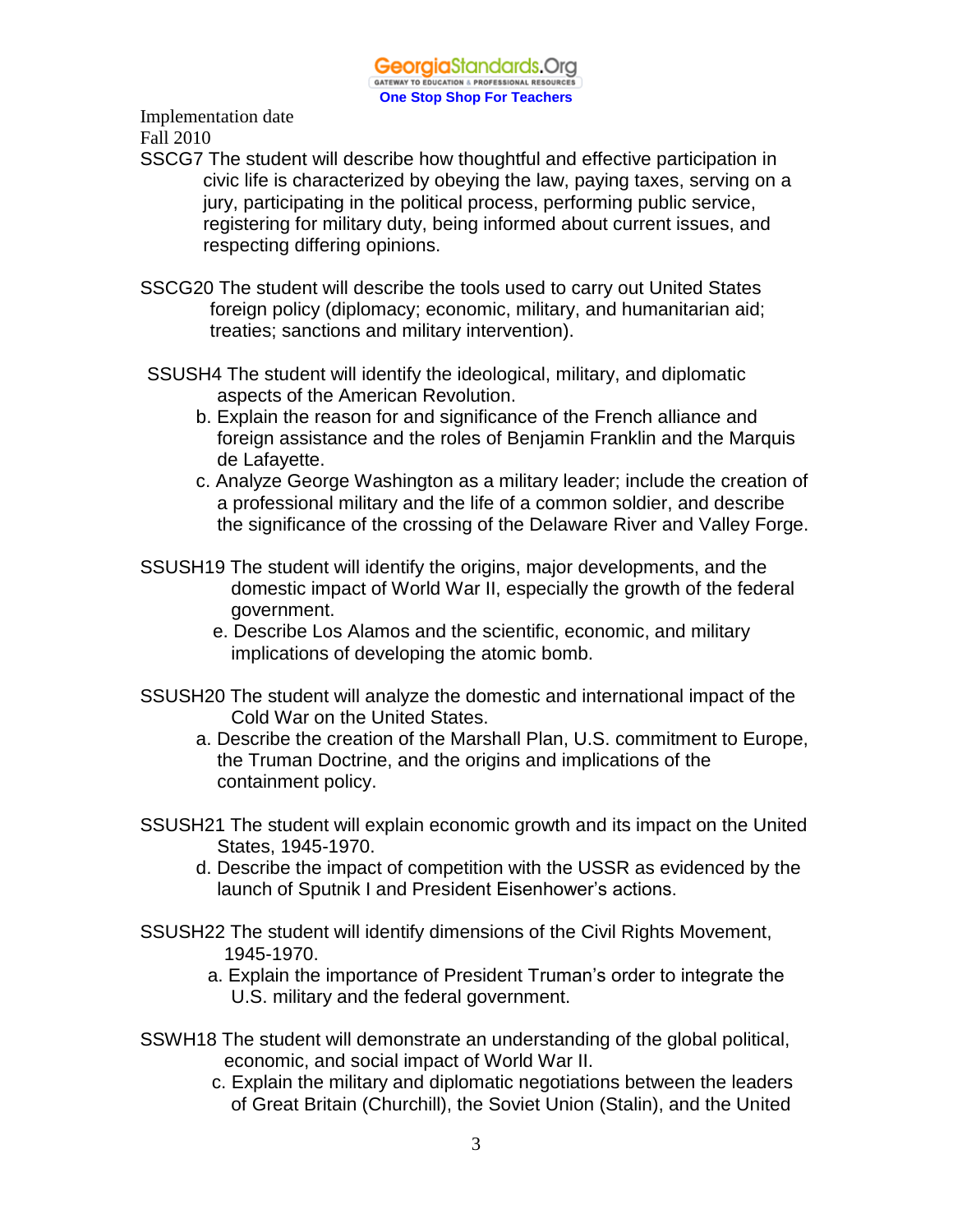

> States (Roosevelt/Truman) from Tehran to Yalta and Potsdam and the impact on the nations of Eastern Europe.

### **PS-MCLEVII-4: The cadet will prepare and instruct a period of instruction.**

- a. Use the five critical elements in preparing to teach
- b. Explain the three parts of a learning objectives
- c. Describe the use of training aids in instruction
- d. Demonstrate the eight tips for lesson planning
- e. Recognize the four phases of a lesson plan and the three components of each phase
- f. Develop at least three learning activities for each phase
- g. Describe "Cooperative Learning Strategy"

**PS-MCLEVII-5:** The cadet will compose a formal research paper.

- a. Select and limit a topic for a research paper
- b. Determine a thesis statement
- c. Develop an outline for a research paper
- d. Research data pertaining to the topic of the research paper
- e. Prepare proper endnotes and bibliographic entries

# **PS-MCLEVII-6: The cadet will discriminate all standard uniform items.**

- a. Conduct a personnel inspection
- b. Evaluate junior cadets' ability to conform to established standards
- c. Describe the standard formation used for conducting inspections

### **PS-MCLEVII-7: The cadet will characterize the Marine Air-Ground Task Force (MAGTF) organization.**

- a. Describe the MAGTF
- b. Explain the four elements of a MAGTF
- c. Compare the three types of MAGTFs
- d. Describe a Special Purpose MAGTF

#### **PS-MCLEVII-8: The cadet will construct a chronology of the Marine Corps actions from 1946 to 1965.**

- a. Explain Marine Corps organizational developments during the "Cold War"
- b. Describe the Truman Doctrine, the Marshall Plan and the Eisenhower policies toward communism
- c. Describe Marine Corps involvement in the Korean War
- d. Explain the conclusion of the Korean War and the long term effect on the Asian region

# **Academic Standards:**

SSWG2 The student will explain the cultural aspects of geography.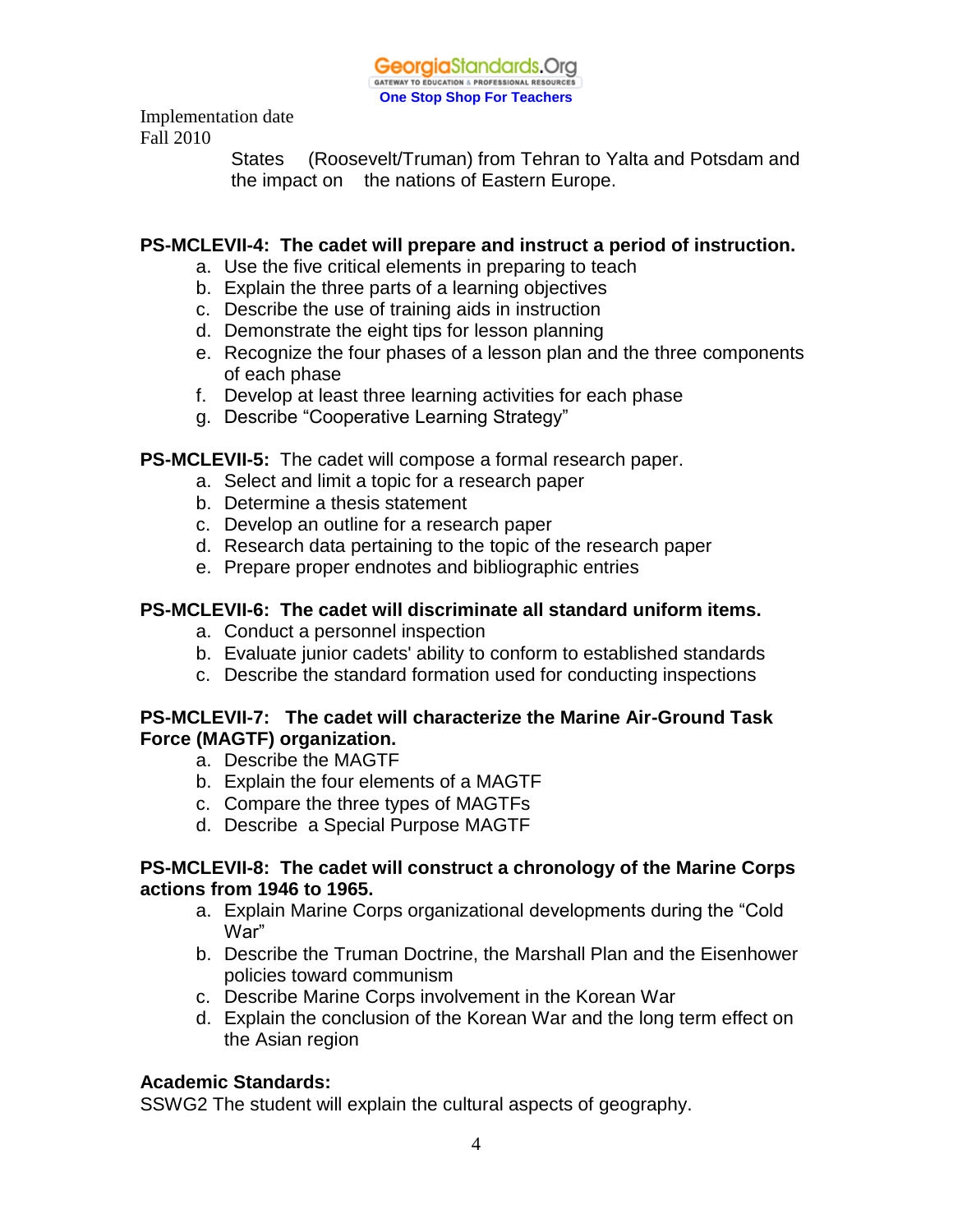GeorgiaStandards.Org GATEWAY TO EDUCATION & PROFESSIONAL RESOURCE **One Stop Shop For Teachers**

Implementation date Fall 2010

- a. Describe the concept of place by explaining how the culture of a region is a product of the region's physical characteristics.
- c. Analyze how physical factors such as mountains, climate, and bodies of water interact with the people of a region to produce a distinctive culture.
- d. Explain how the development of customs and traditions help to define a culture and a people.

SSWG5 The student will describe the interaction of physical and human systems that have shaped contemporary South Asia, Southeastern Asia, and Eastern Asia.

- a. Describe the location of major physical features and their impact on the regions of Asia.
- b. Describe the major climates of each region and how they have affected each region's development.
- d. Describe the various ethnic and religious groups in the region and the effect of geography on their development and their major customs and traditions.
- g. Describe the Pacific Rim and its cultural, political, and economic significance.
- SSWG6 The student will describe the interaction of physical and human systems that have shaped contemporary Europe.
	- a. Describe the location of major physical features and their impact on Europe.
	- c. Analyze the importance of Europe's coastal location, climatic characteristics, and river systems regarding population, economic development, and world influence.
	- d. Describe the various ethnic and religious groups in Europe and the influence of geography on those groups and their major customs and traditions.
	- f. Analyze the impact of geography on Russia in terms of population distribution, trade, and involvement in European affairs.
- SSWG7 The student will describe the interaction of physical and human systems that have shaped contemporary Latin America.
	- e. Analyze the impact of natural disasters and political instability on economic activity in Latin America.
	- I. Analyze the impact illegal drug production and trade have on Latin America.

SSWG8 The student will describe the interaction of physical and human systems that have shaped contemporary Canada and the United States.

d. Explain how the physical geography of Canada and the United States contributed to regional growth and development.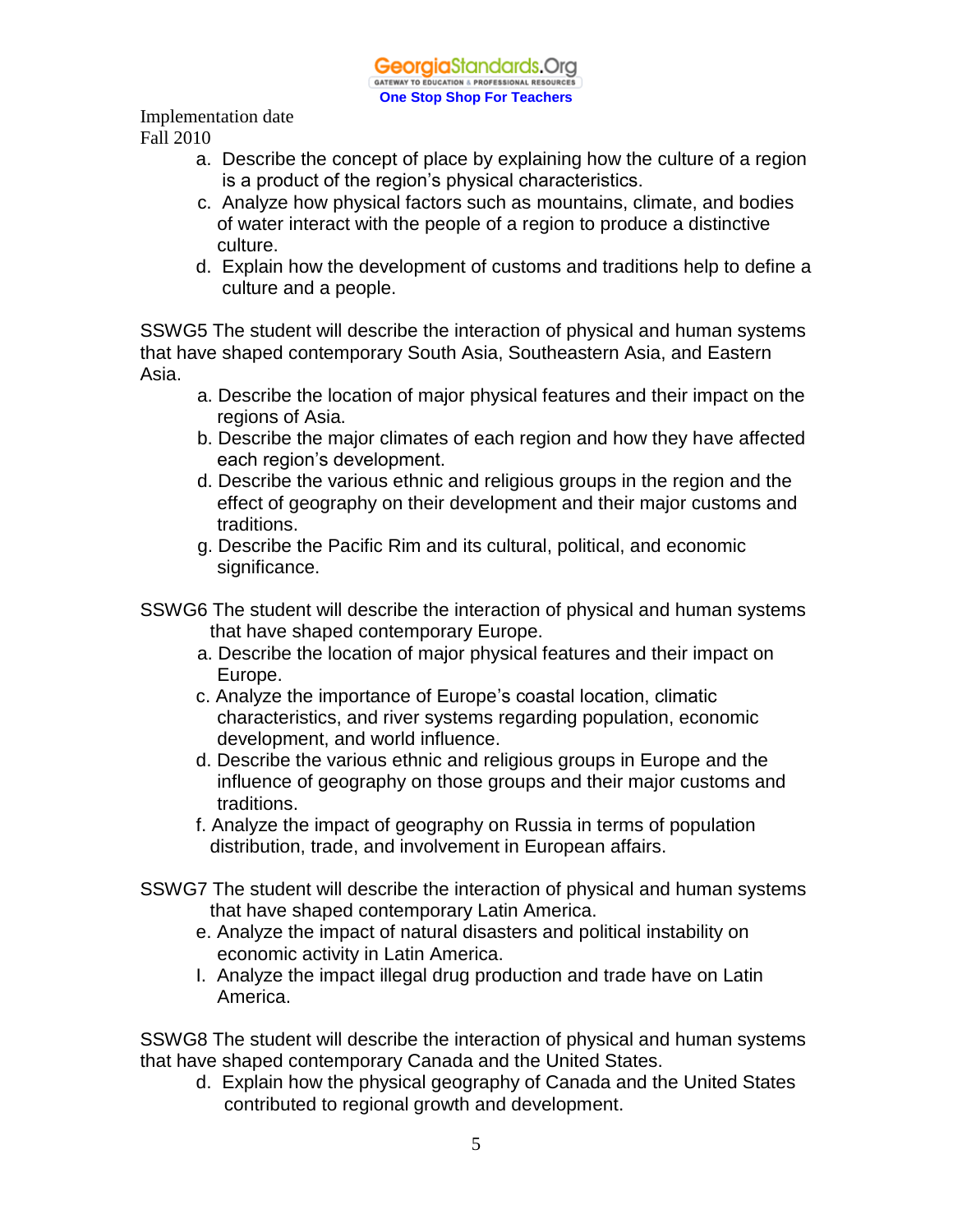- SSCG12 The student will analyze the various roles played by the President of the United States; include Commander-in-Chief of the Armed Forces, chief executive, chief agenda setter, representative of the nation, chief of state, foreign policy leader, and party leader.
- SSCG15 The student will explain the functions of the departments and agencies of the federal bureaucracy.
	- b. Explain the functions of the Cabinet.
- SSCG19 The student will compare and contrast governments that are unitary, confederal, and federal; autocratic, oligarchic and democratic; and presidential and parliamentary.
- SSCG20 The student will describe the tools used to carry out United States foreign policy (diplomacy; economic, military, and humanitarian aid; treaties; sanctions and military intervention).
- SSUSH19 The student will identify the origins, major developments, and the domestic impact of World War II, especially the growth of the federal government.
	- d. Describe war mobilization, as indicated by rationing, war-time conversion, and the role of women in war industries.
	- e. Describe Los Alamos and the scientific, economic, and military implications of developing the atomic bomb.

SSUSH20 The student will analyze the domestic and international impact of the Cold War on the United States.

1a. Describe the creation of the Marshall Plan, U.S. commitment to Europe, the Truman Doctrine, and the origins and implications of the containment policy.

b. Explain the impact of the new communist regime in China and the outbreak of the Korean War and how these events contributed to the rise of Senator Joseph McCarthy.

c. Describe the Cuban Revolution, the Bay of Pigs, and the Cuban missile crisis.

d. Describe the Vietnam War, the Tet offensive, and growing opposition to the war.

- SSWH18 The student will demonstrate an understanding of the global political, economic, and social impact of World War II.
	- d. Explain Allied Post-World War II policies; include formation of the united Nations, the Marshall Plan for Europe, and MacArthur's plan for Japan.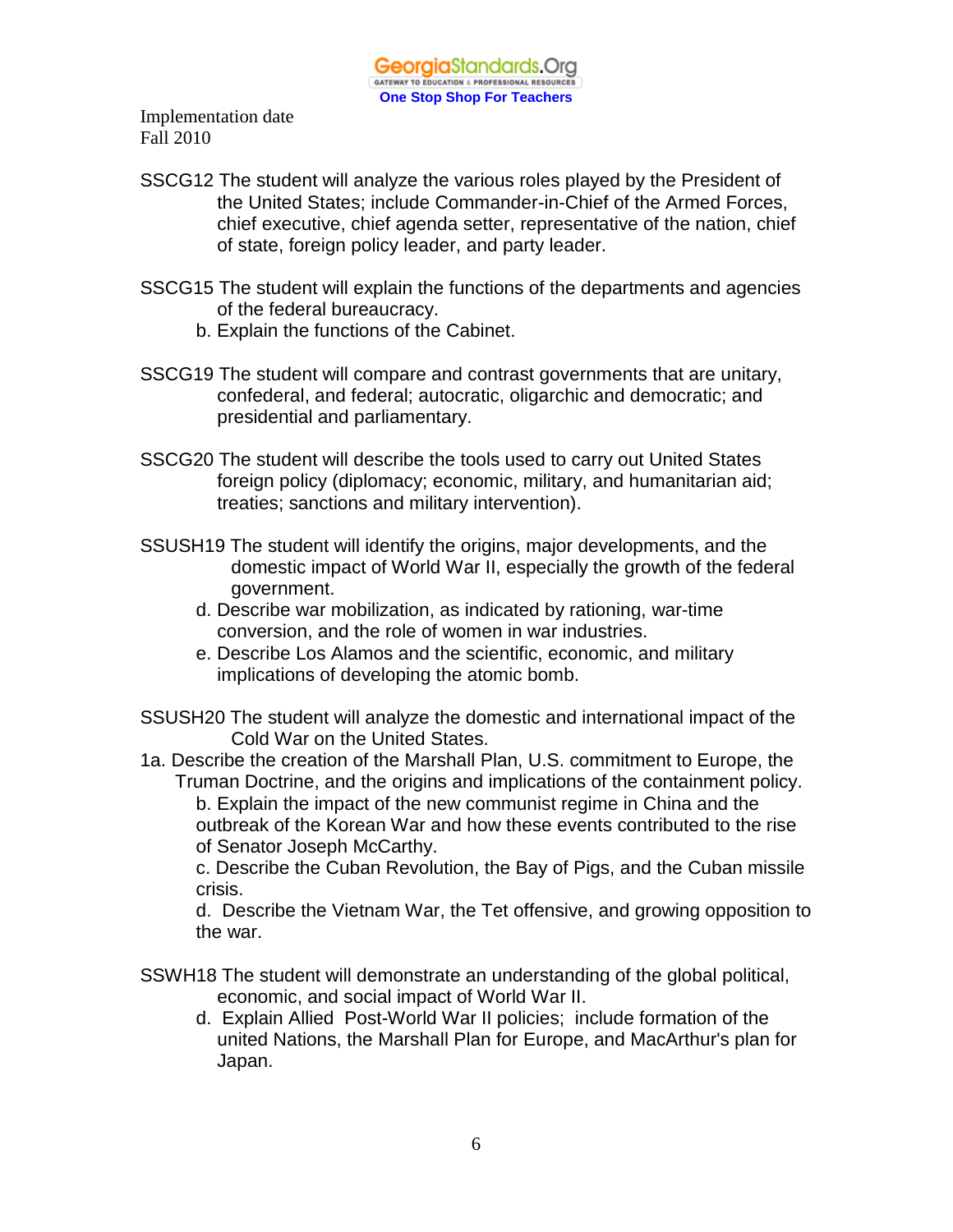

Implementation date

Fall 2010

- SSWH19 The student will demonstrate an understanding of the global social, economic, and political impact of the Cold War and decolonization from 1945 to 1989.
	- c. Explain the arms race; include development of the hydrogen bomb (1954) and SALT (Strategic Arms Limitation Treaty, 1972).
	- d. Compare and contrast the reforms of Khrushchev and Gorbachev.

# **PS-MCLEVII-9: The cadet will demonstrate map reading, terrain appreciation and compass skills on an orienteering course.**

- a. Describe "orienteering" and its origins
- b. Differentiate between the six types of orienteering courses
- c. Demonstrate the five-step process to determine the direction of travel
- d. Demonstrate the five movement technique used in orienteering
- e. Explain three control areas and five safety aspects used in orienteering
- f. Develop and operate a compass course
- g. Demonstrate proper orienteering techniques and map reading/land navigation skills

# **Academic Standard(s):**

M4M2 Students will understand the concept of angle and how to measure angles.

- a. Use tools, such as a protractor or angle ruler, and other methods, such
- as paper folding or drawing a diagonal in a square, to measure angles.

 b. Understand the meaning and measure of a half (180°) and a full rotation.

MA1G1. Students will investigate properties of geometric figures in the coordinate plane.

- a. Determine the distance between two points.
- b. Determine the distance between a point and a line.
- c. Determine the midpoint of a segment.

**Social Studies Skills Matrices** MAP AND GLOBE SKILLS GOAL: The student will use maps to retrieve social studies information. I: indicates when a skill is introduced in the standards and elements as part of the content D: indicates grade levels where the teacher must develop that skill using the appropriate content M: indicates grade level by which student should achieve mastery, the ability to use the skill in all situations A: indicates grade levels where students will continue to apply and improve mastered skills

Map and Globe Skills 9-12

| 1. use cardinal directions                               |  |
|----------------------------------------------------------|--|
| 2. use intermediate directions                           |  |
| 3. use a letter/number grid system to determine location |  |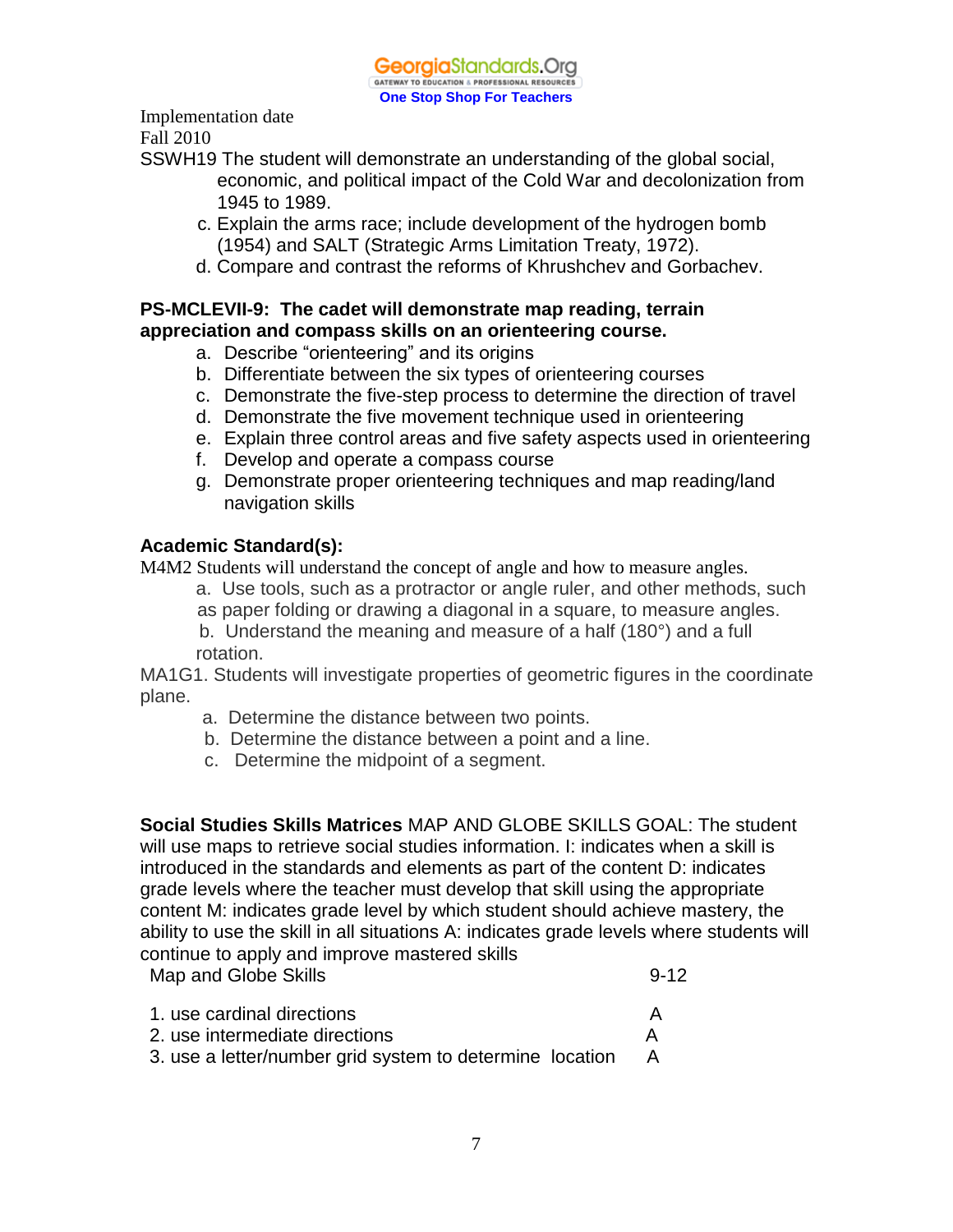# **GeorgiaStandards.Org**<br> **One Stop Shop For Teachers**<br> **One Stop Shop For Teachers**

| $5.00$ and $5.00$ and $5.00$ and $5.00$                |   |
|--------------------------------------------------------|---|
| Implementation date                                    |   |
| <b>Fall 2010</b>                                       |   |
| 5. use inch to inch map scale to determine distance on | A |
| map                                                    |   |
| 6. use map key/legend to acquire information from,     | A |
| historical, physical, political, resource, product and |   |
| economic maps                                          |   |
| 8. draw conclusions and make generalizations based on  | A |
| information from maps                                  |   |
|                                                        |   |
| 9. use latitude and longitude to determine location    | A |
|                                                        |   |
| 10. use graphic scales to determine distances on a map | А |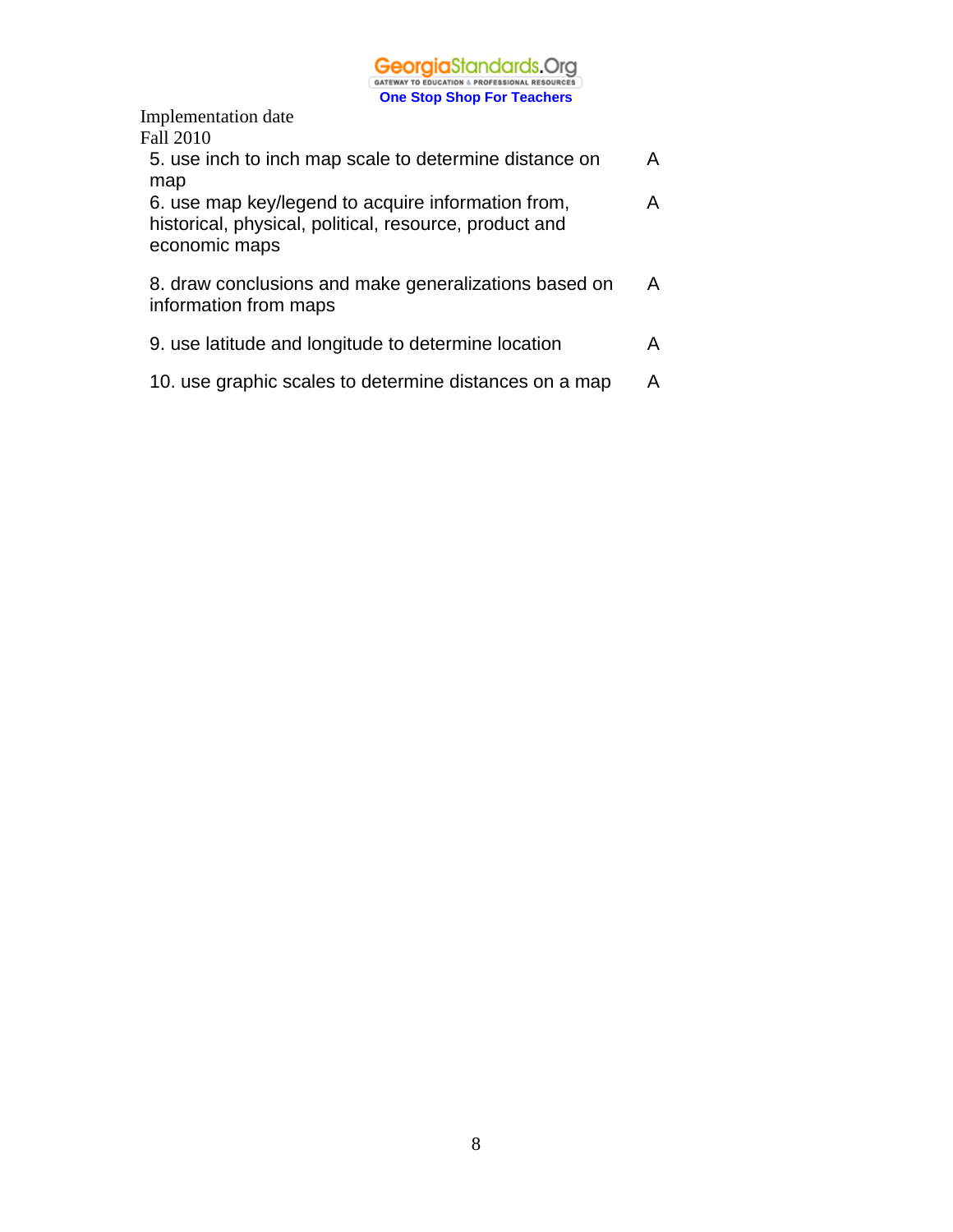

#### **Reading Across the Curriculum**

#### **Reading Standard Comment**

After the elementary years, students engage in reading for learning. This process sweeps across all disciplinary domains, extending even to the area of personal they experience text in all genres and modes of discourse. In the study of various disciplines of learning (language arts, mathematics, science, social studies), students must learn through reading the communities of discourse of each of those disciplines. Each subject has its own specific vocabulary, and for students to excel in all subjects, they must learn the specific vocabulary of those subject areas in context.

Beginning with the middle grades years, students begin to self-select reading materials based on personal interests established through classroom learning. Students become curious about science, mathematics, history, and literature as they form contexts for those subjects related to their personal and classroom experiences. As students explore academic areas through reading, they develop favorite subjects and become confident in their verbal discourse about those subjects.

Reading across curriculum content develops both academic and personal interests in students. As students read, they develop both content and contextual vocabulary. They also build good habits for reading, researching, and learning. The Reading Across the Curriculum standard focuses on the academic and personal skills students acquire as they read in all areas of learning.

Students will enhance reading in all curriculum areas by:

- a. Reading in all curriculum areas
	- Read a minimum of 25 grade-level appropriate books per year from a variety of subject disciplines and participate in discussions related to curricular learning in all areas.
	- Read both informational and fictional texts in a variety of genres and modes of discourse.
	- Read technical texts related to various subject areas.
- b. Discussing books
	- Discuss messages and themes from books in all subject areas.
	- Respond to a variety of texts in multiple modes of discourse.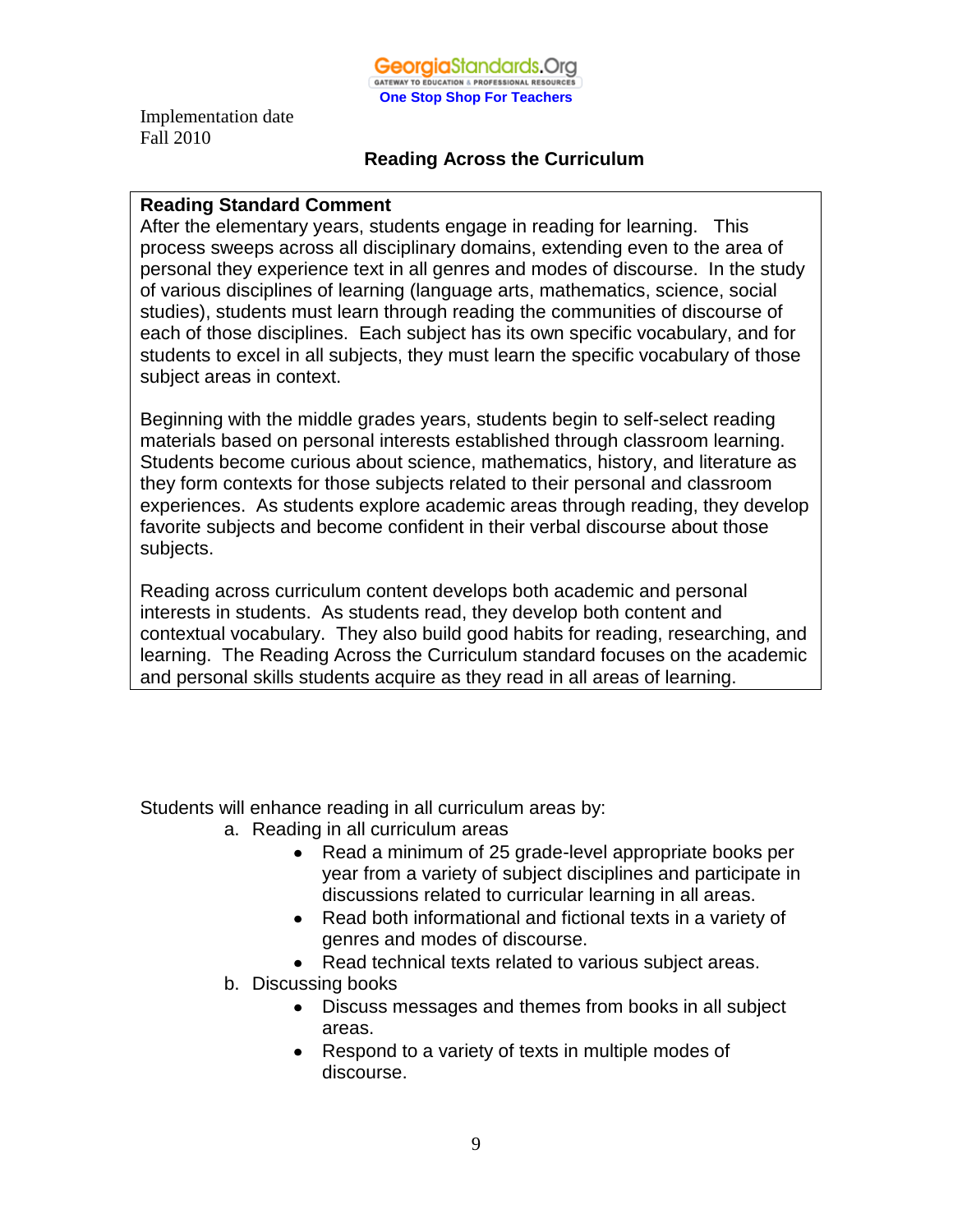**Georgia**Standards.Org GATEWAY TO EDUCATION & PROFESSIONAL RESOURCE **One Stop Shop For Teachers**

Implementation date Fall 2010

- Relate messages and themes from one subject area to messages and themes in another area.
- Evaluate the merit of texts in every subject discipline.
- Examine author's purpose in writing.
- Recognize the features of disciplinary texts.
- c. Building vocabulary knowledge
	- Demonstrate an understanding of contextual vocabulary in various subjects.
	- Use content vocabulary in writing and speaking.
	- Explore understanding of new words found in subject area texts.
- d. Establishing context
	- Explore life experiences related to subject area content.
	- Discuss in both writing and speaking how certain words are subject area related.
	- Determine strategies for finding content and contextual meaning for unknown words.

# **CTAE Foundation Skills**

The Foundation Skills for Career, Technical and Agricultural Education (CTAE) are critical competencies that students pursuing any career pathway should exhibit to be successful. As core standards for all career pathways in all program concentrations, these skills link career, technical and agricultural education to the state's academic performance standards.

The CTAE Foundation Skills are aligned to the foundation of the U. S. Department of Education's 16 Career Clusters. Endorsed by the National Career Technical Education Foundation (NCTEF) and the National Association of State Directors of Career Technical Education Consortium (NASDCTEc), the foundation skills were developed from an analysis of all pathways in the sixteen occupational areas. These standards were identified and validated by a national advisory group of employers, secondary and postsecondary educators, labor associations, and other stakeholders. The Knowledge and Skills provide learners a broad foundation for managing lifelong learning and career transitions in a rapidly changing economy.

**CTAE-FS-1 Technical Skills:** Learners achieve technical content skills necessary to pursue the full range of careers for all pathways in the program concentration.

**CTAE-FS-2 Academic Foundations:** Learners achieve state academic standards at or above grade level.